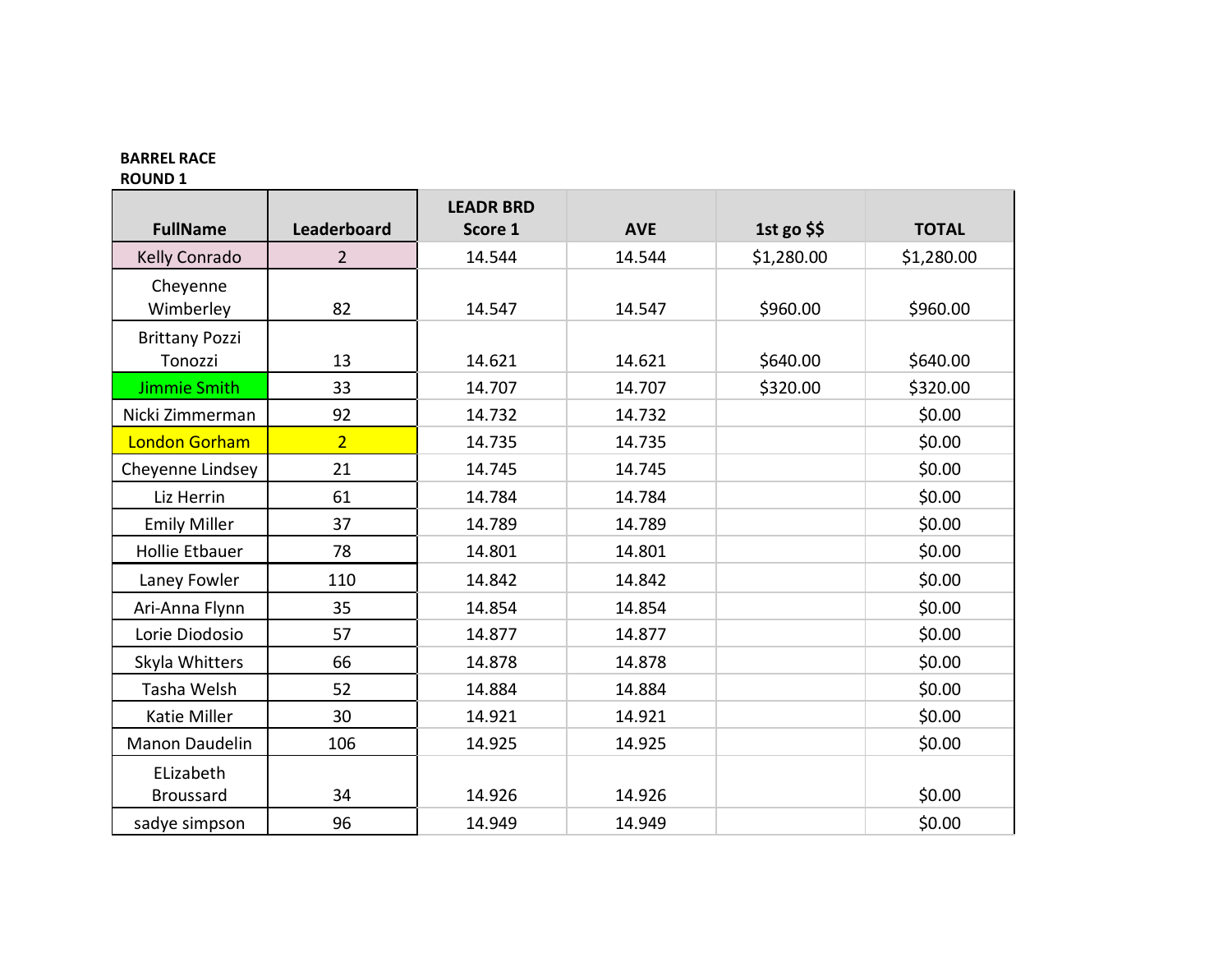| Patton Ann Lynch         | 9              | 14.952 | 14.952 | \$0.00 |
|--------------------------|----------------|--------|--------|--------|
| <b>Sarah Christensen</b> | $\overline{1}$ | 14.996 | 14.996 | \$0.00 |
| Lisa Lockhart            | $\overline{5}$ | 15.023 | 15.023 | \$0.00 |
| Jessica Gauthier         | 95             | 15.034 | 15.034 | \$0.00 |
| Timber<br>Allenbrand     | 79             | 15.039 | 15.039 | \$0.00 |
| AShleigh Williams        | 115            | 15.074 | 15.074 | \$0.00 |
| Jennifer Kalafatic       | 11             | 15.081 | 15.081 | \$0.00 |
| Amy Wilson               | 32             | 15.1   | 15.1   | \$0.00 |
| Danyelle<br>Campbell     | 26             | 15.134 | 15.134 | \$0.00 |
| Ahnna Peterson           | 65             | 15.141 | 15.141 | \$0.00 |
| Jessica Wykert           | 46             | 15.161 | 15.161 | \$0.00 |
| LaRae Smith              | 49             | 15.234 | 15.234 | \$0.00 |
| Iliana Medina            | 54             | 15.253 | 15.253 | \$0.00 |
| Lacey Harmon             | 14             | 15.275 | 15.275 | \$0.00 |
| Lainie Whitmire          | 55             | 15.276 | 15.276 | \$0.00 |
| Samantha<br>Flannery     | 55             | 15.287 | 15.287 | \$0.00 |
| Emma ThOmpson            | 59             | 15.316 | 15.316 | \$0.00 |
| Paige Wiseman            | 117            | 15.374 | 15.374 | \$0.00 |
| Olivia Hodnett           | 90             | 15.391 | 15.391 | \$0.00 |
| Ceri Mccaffery           | 50             | 15.417 | 15.417 | \$0.00 |
| Karla Dagenhart          | 101            | 15.488 | 15.488 | \$0.00 |
| Laura Mote               | 39             | 15.489 | 15.489 | \$0.00 |
| Lexi Bagnell             | 3              | 15.591 | 15.591 | \$0.00 |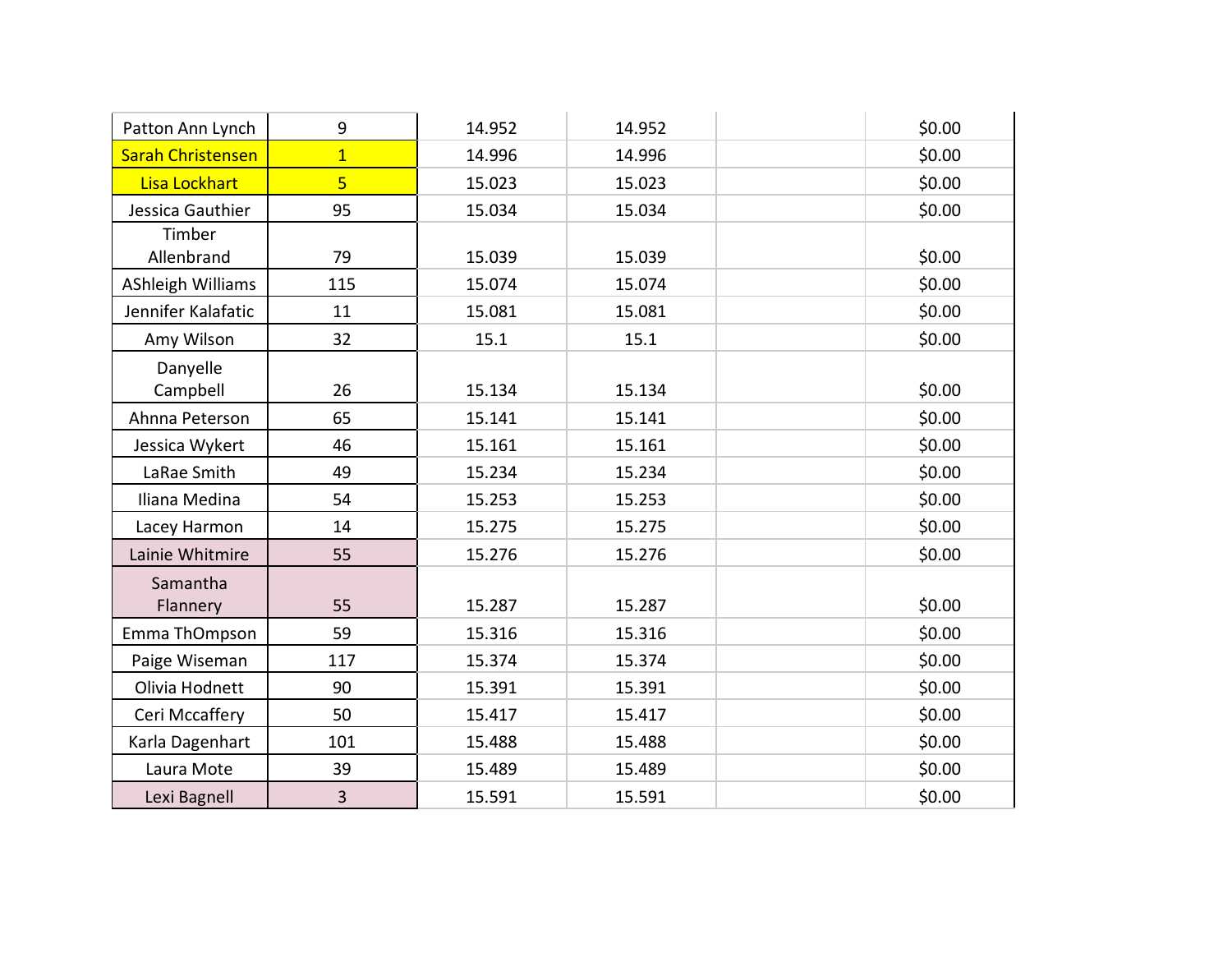|                         | <b>INFR EXEMPT</b> |           |         |        |
|-------------------------|--------------------|-----------|---------|--------|
| Ginger Cohea            | 123                | 15.593    | 15.593  | \$0.00 |
| Alishea Broussard       | 69                 | 15.717    | 15.717  | \$0.00 |
| Jenna Pruitt            | 20                 | 19.813    | 19.813  | \$0.00 |
| <b>Michelle Darling</b> | 67                 | 19.82     | 19.82   | \$0.00 |
| Loni Lester             | 85                 | 19.899    | 19.899  | \$0.00 |
| Shelby Janssen          | 93                 | 19.908    | 19.908  | \$0.00 |
| Lyndee Moser            | 15                 | 19.965    | 19.965  | \$0.00 |
| Bobbi Grann             | 23                 | 20.011    | 20.011  | \$0.00 |
| Jackie Jatzlau          | 62                 | 20.184    | 20.184  | \$0.00 |
| Samantha                |                    |           |         |        |
| Anderson                | 116                | 20.216    | 20.216  | \$0.00 |
| Aimee Kay               | 74                 | 20.225    | 20.225  | \$0.00 |
| Jacie Etbauer           | 45                 | 20.297    | 20.297  | \$0.00 |
| Nicole Helm             | $\overline{4}$     | 20.425    | 20.425  | \$0.00 |
| Jane FamBro             | 31                 | 20.5      | 20.5    | \$0.00 |
| Jade Crago              | 55                 | 20.714    | 20.714  | \$0.00 |
| <b>Suzanne Brooks</b>   | $\mathbf{1}$       | 21.194    | 21.194  | \$0.00 |
| Angie Meadors           | 71                 | 24.56     | 24.56   | \$0.00 |
| Lisa Thornton           | 12                 | 32.034    | 32.034  | \$0.00 |
| Sarah Burgett           | 122                | 100       | 100     | \$0.00 |
| andrea cline            | 104                | <b>DO</b> | #VALUE! | \$0.00 |
| <b>Heidi Tillard</b>    | 36                 | <b>DO</b> | #VALUE! | \$0.00 |
| Sara Withers            | 42                 | <b>DO</b> | #VALUE! | \$0.00 |
| <b>Janet Staton</b>     | 10                 | <b>DO</b> | #VALUE! | \$0.00 |
| <b>Brittyn Rocha</b>    | 76                 | nnto      | #VALUE! | \$0.00 |
| JoDee Miller            | 48                 | nnto      | #VALUE! | \$0.00 |